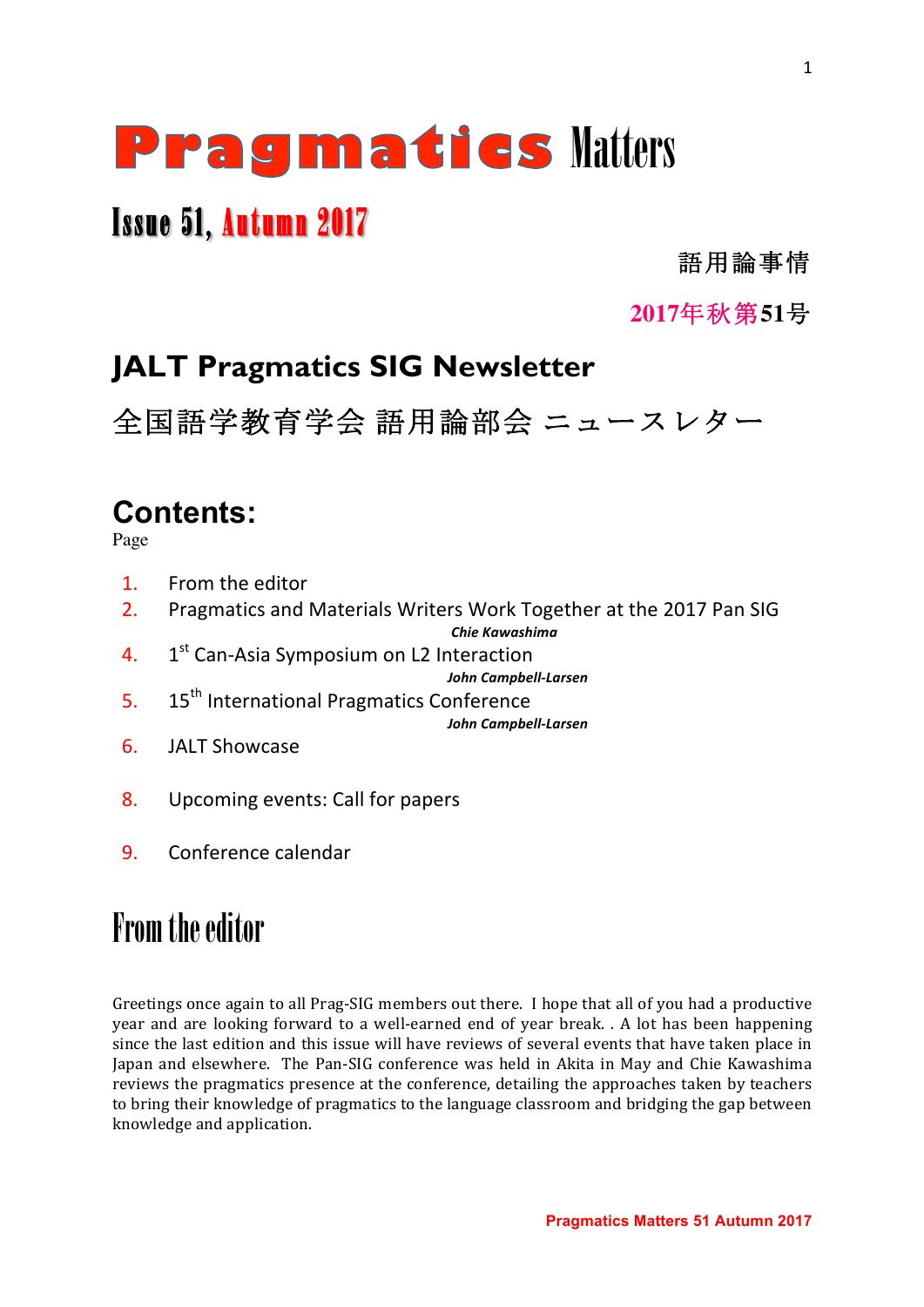May was a busy time for the pragmatics community in Japan as the CAN-Asia (Conversation Analysis Network Asia) held its  $1^{st}$  Symposium on L2 interaction At Otsuma Women's University Campus on  $27<sup>th</sup>$  and  $28<sup>th</sup>$  of May. The editor was fortunate enough to be able to attend and reviews the conference below. Due to the success of the event the second symposium is now well forward in planning and the call for papers is now out. See the review for more details.

As if this was not sufficient, July saw the holding of the  $15<sup>th</sup>$  International Pragmatic Association (IPrA) Conference in Belfast, Northern Ireland. The conference, which was also attended by the editor, is reviewed below. As usual, if any Pragmatics SIG members out there attend any conferences, workshops, symposia or other events that are of interest to the Prag-SIG membership, please consider writing up a report for inclusion in future issues of the newsletter and let members who were not able to attend know what is going on. Contact the editor at the address below.

# **Pragmatics and Materials Writers Work Together at the 2017 Pan SIG**

#### **Chie Kawashima**

*Macquarie University / Tochigi Technical High School* 

The Pragmatics SIG was joined by the Materials Writers SIG for the Forum at the 2017 Pan SIG Conference held on May 21, 2017 at Akita International University. The theme was "Materials Writing with a Pragmatic Focus" and the three presenters were Simon Capper, from Japan Red

Cross University, Yosuke Ishii, from Tokai University, and Chie Kawashima from Macquarie University / Tochigi Technical High School.

The first presenter was Chie Kawashima presenting on "How do ELT textbooks present pragmatic markers?" In her study, textbook dialogues in instructional materials used in Japanese senior high schools were investigated to see how pragmatic markers were presented in pedagogical situations. Her investigation was conducted based on Brinton's (1996) macro classification of pragmatic markers utilizing: a) interpersonal functions and b) textual functions.

The results of her study revealed that there was a big difference in the



Pragmatics and materials writing forum presenters at the **Pan-SIG conference in Akita** 

amount of pragmatic markers presented across the six textbooks selected for investigation. At the same time, as a whole, far more pragmatic markers with interpersonal functions than those with textual functions were identified in the textbook dialogues, though only one of the materials was an exception. In addition, an uneven distribution of individual markers such as *oh*, *really*, *ok*, etc. across the textbooks was found. There was a very limited amount of explanation provided and no opportunity for learners to practice using pragmatic markers.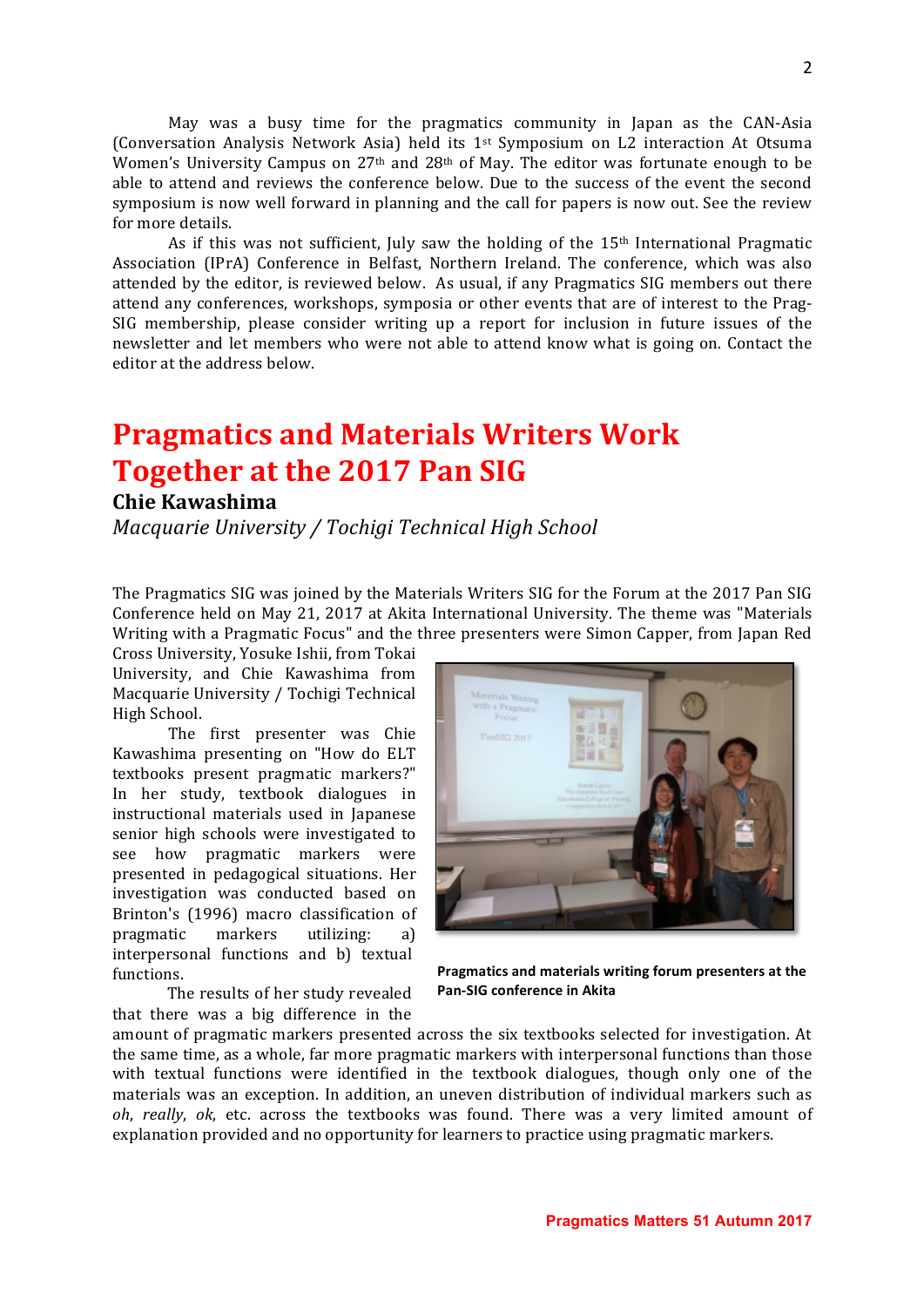Finally, Kawashima discussed the difference between textbooks and authentic conversations in terms of the use of pragmatic markers, noting that no marker frequently found in informal conversations, such as *you know*, and *like*, was presented in the textbooks, while single elements, such as *oh, ok, well*, etc. frequently occurred. At the end of her presentation, she suggested a fusion of listening and speaking activities which may raise learner awareness of response markers.

The second presenter was Yosuke Ishii, and the title of his presentation was "The production of pragmatically appropriate TOEIC Materials." In his presentation, he talked mainly about how to write pragmatically sound materials as a material writer. His presentation started with three research questions: 1) How are pragmatic markers used on the TOEIC Listening and Reading Test? 2) How are the use of pragmatic markers related to questions? and 3) What are the implications for teaching and material writing?

He identified 82 pragmatic markers in the scripts in the Official TOEIC Listening  $\&$ Reading Workbook, Vol.2 (ETS), and he looked at how they were used in conversations. For example, *well*, is used after a question, a request, an invitation, or a comment. *Oh* is often used right after a request or question with *yes* or *no*. So shows cause and effect. Backchannels such as *umm, um* or *uh* are used before a statement or a question. He also found how all these pragmatic markers were related to the questions: 1) The answer choices that start with a pragmatic marker are the correct ones, and 2) Right after a pragmatic marker, the hints for answers to questions can be found.

Finally, Ishii concluded his presentation with the following implications: 1) Pragmatic markers, such as *so*, *well, oh, ok, um* or *uh*, should be included when writing TOEIC listening items. 2) Students should be taught that some important information comes after some pragmatic markers, such as, *like, in fact, however, so, etc.* 

The last presenter was Simon Capper, and his presentation title was "Principled pragmatics in materials development." He started by claiming that he could not promise to exemplify best practice, but that he wanted to share some of the ways in which he has tried to raise awareness of pragmatics features of communication in his work. He talked about his background in writing and explained why he was so drawn to materials development, involving as it does, so many aspects of language learning: SLA, pragmatics, content, learner style, methodology, class management, evaluation, layout and visual presentation, vocabulary, and testing.

He introduced the work of Tomlinson and the importance of principled materials development, particularly with regard to maintaining authenticity. He mentioned that few students transfer their L1 pragmatic skills to L2, so there is a serious need to make learners more aware of the important role that pragmatics plays in communication.

Materials developers have to balance the practical constraints of the course with the need to maintain and promote authenticity, and this involves compromise. There are varying degrees as to how much we can accommodate pragmatics. He introduced three ways in which he has tried to do this. The first used textual 'triggers' embedded within the dialogues to encourage learners to mimic 'natural' back-channeling behaviors. Learners became more active participants in the conversations, having to think for themselves about how to use pragmatic markers in communication. He added footnotes explaining some of the nuances that learners might otherwise have missed. The second example was from a course book that contained no dialogues. It took a more explicit approach to pragmatics awareness raising by adding specific communication tips to be used in subsequent communicative activities. The third example came from his most recent work in a nursing course in English. The course aims to improve the communicative competence of nursing students in a variety of clinical scenarios in which pragmatic competence is, of course, vital.

Lastly, Capper introduced a book that profoundly changed his way of thinking about language learning and teaching. It was *Communicating with Americans--Functions in English* by Kitao and Kitao (1991, Eichosha). It used dialogues to clearly demonstrate good pragmatic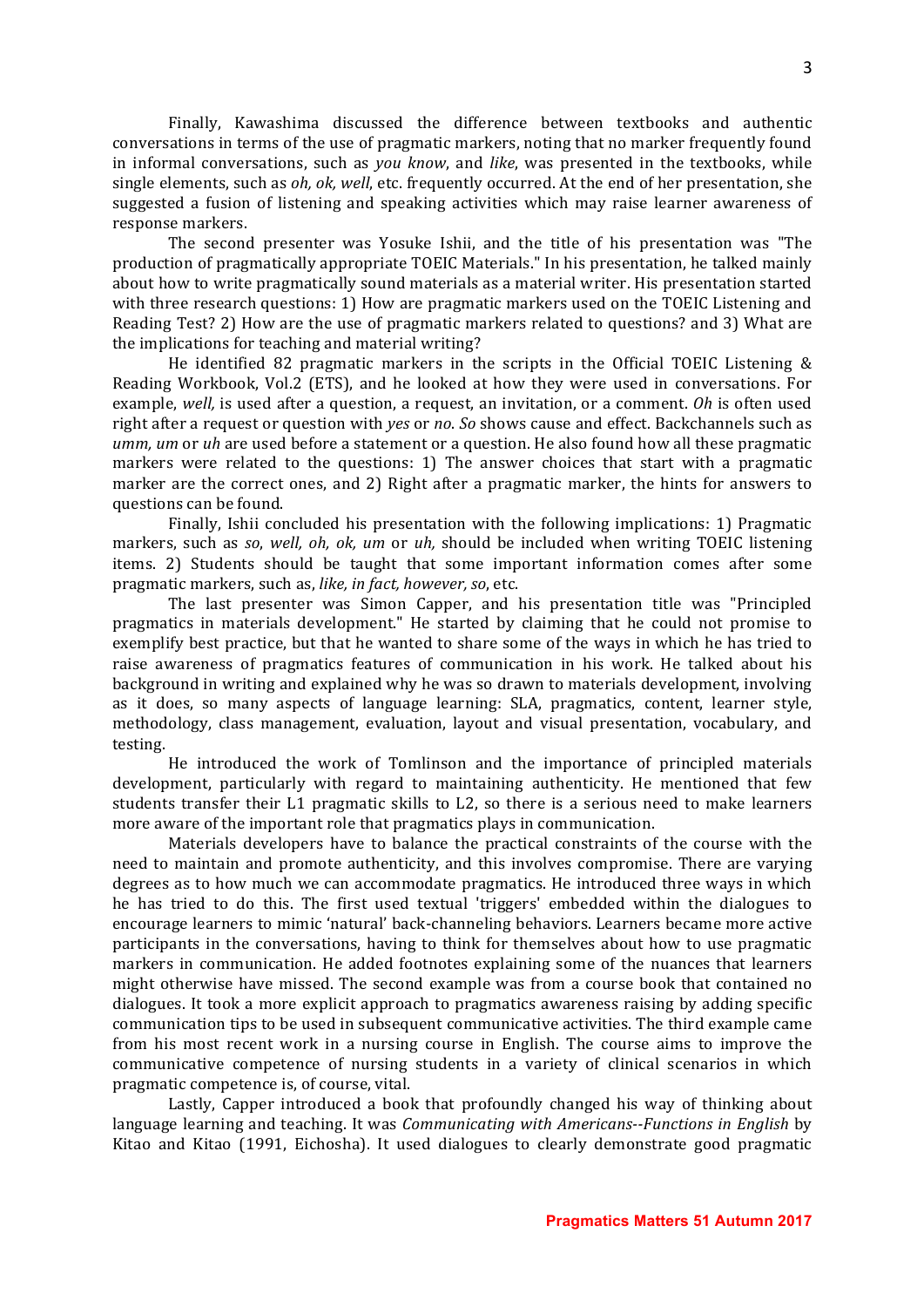practices, enabling learners to clearly see the dangers of failing to attend to pragmatic features of communication. He also underlined the importance of teaching pragmatic features in tandem with nonverbal and paralinguistic features.

## **1st CAN-Asia Symposium on L2 Interaction**

#### **John Campbell-Larsen**

*Kyoto Women's University*

The Conversation Analysis Network Asia is a research group based in Asia that seeks to use conversation analysis (CA) methodology to examine instances of mundane interactions, whether social, educational or institutional in nature, and uncover the ways in which participants in those interactions conduct the business in hand, establish intersubjectivity and co-construct meaning. At its heart, CA methodology views language and interaction from the perspective of social action rather than from the perspective of theoretical linguistics. CAN Asia holds regular data sessions in Osaka and Tokyo. To further the goals of researchers into interaction and to facilitate professional contacts the inaugural CAN-Asia Symposium on L2 Interaction was held at Otsuma Women's University on 27<sup>th</sup> and 28<sup>th</sup> of May 2017. The symposium focused on analysis of spoken interactions where at least one of the interactants was speaking in a language other than their L1. All sessions were consecutive, not parallel, so that all the conference remained focused and ideas and issues that were common or particular to L2 interaction in a variety of settings could emerge over the course of the symposium.

The presentations on offer covered an extremely wide range of topics, from student to student interaction in an informal lunch setting (the engagingly titled 'A Mouth for Eating and Talking in L2 Interaction' by Yosuke Ogawa) to the processes by which participants in the institutional activity of an oral test use a variety of resources to enter and exit the test activity (Framing Oral Test Performance as a Collaborative Accomplishment', by Eric Hauser). Moving away from student interactions, Tim Greer examined how Japanese and Non-Japanese team



Participants at the CAN-Asia L2 symposium

teachers conducted pre-lesson planning sessions and arrived at an agreed name for classroom activities. Yumiko Tateyama also focused on the talk of an L2 speaker in a teaching role. Presentations by John Campbell-Larsen, Duane Kindt, Jeffrie Butterfield, Zachary Nambu, Yusuke Arano and Junichi Yagi all examined various interactional events between adults in various institutional and non-institutional settings. In addition to observations of adult L2 speakers, Aya Watanabe and Younhee Kim looked at the language of young speakers, with Watanabe looking at elementary students in classroom

interactions with their teacher and Kim examining the interaction between two

bilingual (Korean/English) children with no adults present. Quite a different area of interaction was the focus of the presentation by Toshiaki Furukawa who investigated US congresspersons attempts to utilize Japanese language in congressional hearings with Japanese executives from Toyota Motor Corporation.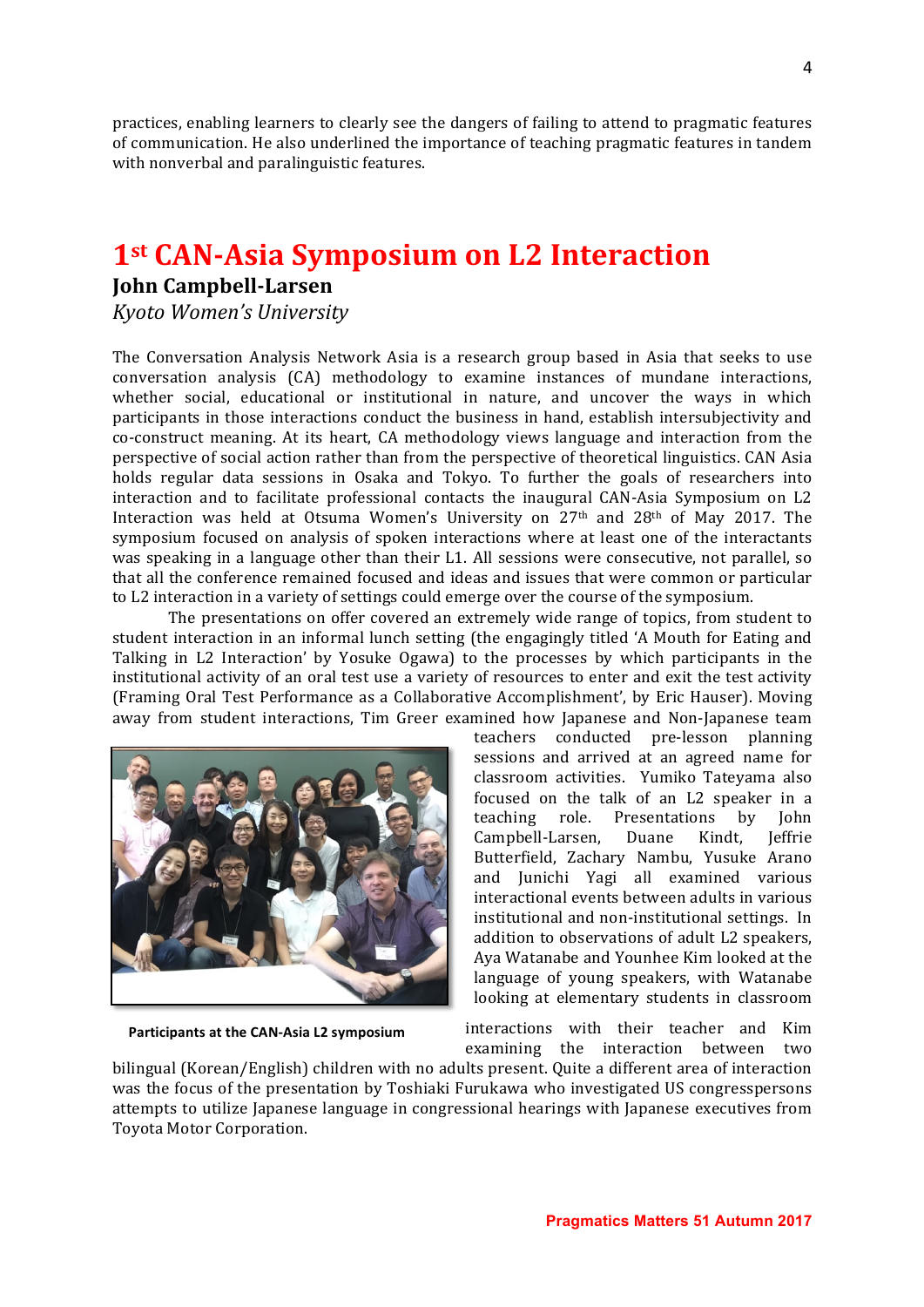The sessions each concluded with a round table discussion which raised interesting points and opened up avenues for further research into L2 interactions. The conversation continued on Saturday evening at a reception held on-site. Over drinks and a buffet diner, participants shared insights and perspectives at length and it was a real pleasure to be able to revisit some of the issues raised during the day.

The event was judged a success by all participants I talked to and a big thank you is due to the organizing committee of Tim Greer, Toshiaki Furukawa and Eric Hauser for putting together such a great event. Such was the feedback that almost immediately planning got underway to hold a follow up symposium in 2018. The planning is well advanced and the call for submissions is now out. The 2nd symposium on L2 interaction will be held at Kyoto Women's University, in Kyoto City on the weekend of May 27 and 28 2018. The deadline for submissions is January 15 2018 and notifications for acceptance will be sent out by the end of February 2018. See the following link for more details and hope to see you in Kyoto next spring! http://tim792.wixsite.com/can-asia/call-for-papers

### **15th International Pragmatics Conference**

#### **John Campbell-Larsen**

*Kyoto Women's University*

For all pragmatics teachers and researchers, the flagship event of the academic calendar must be the International Pragmatics Conference, held by the International Pragmatics Association (IPrA) sponsored by John Benjamins Publishing. The biennial conference was held this year in Belfast, Northern Ireland from 16 to 21 July 2017 and I was lucky enough to a) be accepted to give a talk on a panel b) be allowed to cancel a full week of classes in the run up to the end of the first semester in the Japanese university calendar. Even though I had to schedule a full week of make-up classes and get them done before I departed for Belfast, it was more than worth it. This was my first time at IPrA and I was duly excited and apprehensive. Excited to see some of the biggest names in the field detailing the latest research and results. Apprehensive as to whether my own contribution would make the grade in front of a specialist audience of pragmatics practitioners. 

The excitement was well warranted. The list of names appearing at the conference was a who's who of the best and brightest in our field. It is impossible to mention all of the presentations that I attended in the space provided here, so I'll mention a few that stood out. A panel on Interactional Competence with reference to L2 learners was hosted by Simona Pekarek Doehler and Evelyn Berger and featured interesting presentations by the hosts as well as Tim Greer and Midori Ishida. A Panel hosted by Kobin Kendrick and Pau Drew dealt with microanalysis of recruitment of assistance in interaction. A panel that stretched out over three slots from 1:30 to 6:45 on the Tuesday held my particular attention. Hosted by Rebecca Clift and Elizabeth Holt, whose work will be familiar to anyone interested in reported speech, the panel featured talks on a wide variety of topic concerned with interaction, narrative and reported speech. A great way to spend an afternoon. Other notable presentations were on such topics as evidentiality, pragmatics in literature, and a fascinating poster dealing with the pragmatics of 'coming out of the closet' by Jeffrey Aguinaldo. Plenary lectures by Elizabeth Stokoe, Peter Auer and Coleen Cotter John Heritage were all interesting and informative. Overall, the quality of the presentations was exceptional and, a point often overlooked, the quality of audience participation during Q&A sessions was equally high.

The conference was more than just the presentations, and the opportunities for professional networking were extensive, from the opening drinks reception at the sumptuous Belfast city hall to the inter-session coffee breaks to the discussions that carried on in local pubs after hours (and Belfast has no shortage of pubs!) the discussions just continued.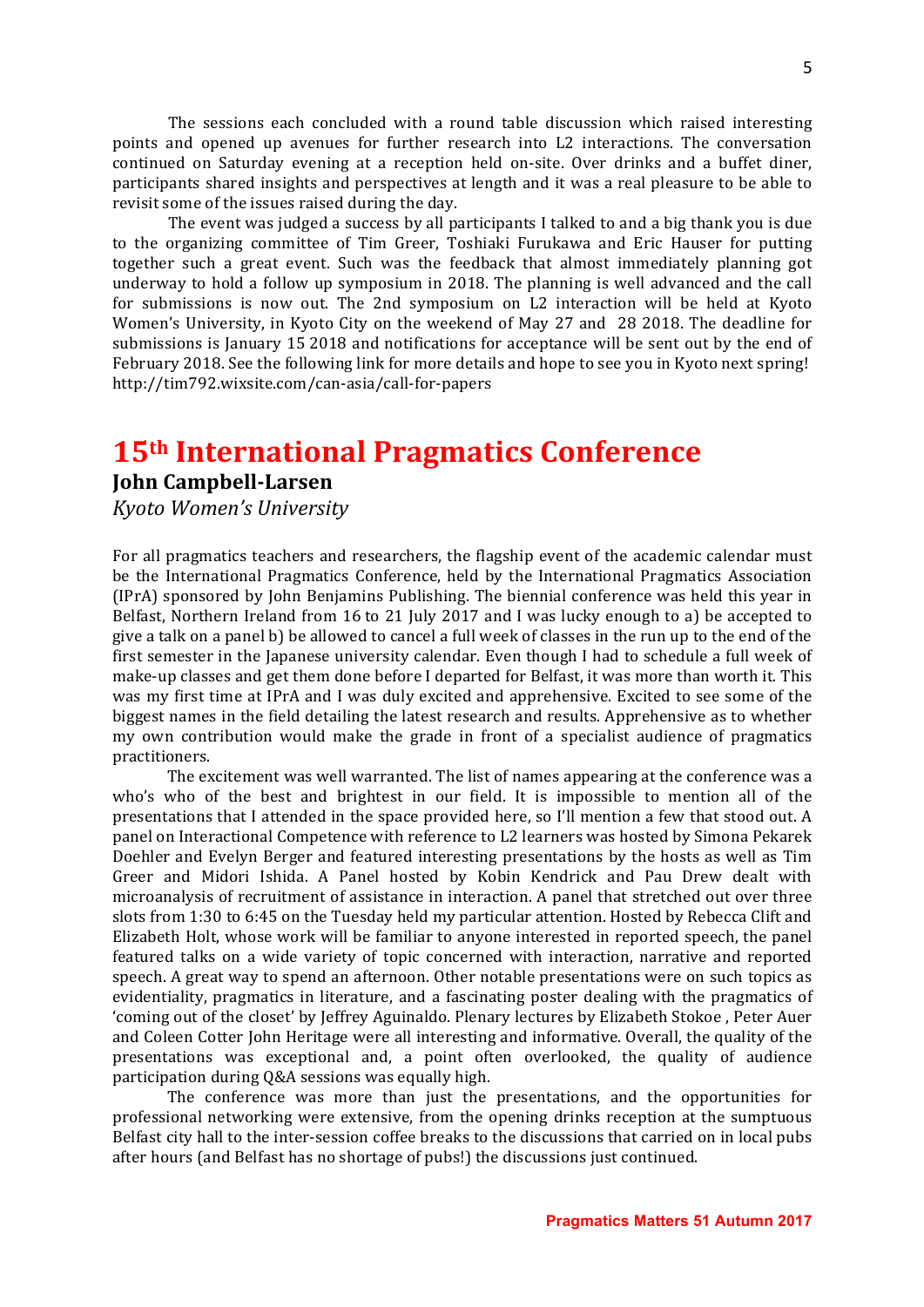The next IPrA international conference will be held in Hong Kong from  $9 - 14$  June 2019. The call for submissions will be appearing in March 2018, as it is such a huge undertaking and requires a massive amount of organization. For those of you considering attending, but are not members, there are some things to bear in mind. IPrA membership runs from January to December and you have to be a member to submit a proposal. So, if you want to present in Hong Kong in 2019, you will have to be a member in 2018. To get your money's worth, you should become a member in January 2018. (If you become a member between now and December 31, you will only get membership to the end of this year!) The call for submissions has two aspects. Firstly, a call for panel proposals and subsequently a call for submissions to those panels that have been accepted or to submit as a stand-alone presenter.

Hong Kong is much more accessible to those of us based in Japan than Belfast and the timing, although still during term time, is much more convenient than the last week of the Spring semester. I will definitely be submitting, and I cannot recommend the IPrA conference experience too highly. See you in Hong Kong.

For information about IPrA, visit https://ipra.uantwerpen.be/

# **JALT Showcase**

For many of us, writing up our presentations after a conference is all part and parcel of the academic round. From first sitting down to write a proposal to actually attending the conference and then writing the paper, submitting it, and then going through the peer review, editing and proofreading stages can take anything up to two years. By the time the paper is published we may have moved on in our research focus and the original study can seem like a very long time ago. In addition, we may attend a conference and see a great presentation, but the limits of memory and the time that elapses between the conference and the publication of the proceedings can lead us to forget to follow up and seek out the paper when it is published. And a guilty admission here- when the proceedings are published, there is a tendency for authors, well this author at least, to look for one's own paper to 'see how it looks' and not really have a good look at what else was written up. So little time, so many papers to read.

Maybe you didn't attend the conference or had to dash away for your last train (or a nomihoudai/happy hour!) and missed the 6PM sessions. It happens... It is also nice to read an interesting paper and then at the next conference to approach a presenter with a cheery greeting and say 'Hey, I read your paper on use of taboo words in oral exams' (or whatever it was...). With these points in mind I will showcase some of the papers published in recent JALT Proceedings publications that piqued my interest and may have passed you by.

#### **JALT Postconference Publication - JALT2016**

#### The Vicious Triangle: CLT, Native Speakers, and "English-Only" Classrooms *Rob McGregor University of Birmingham*

#### Abstract

The vicious triangle is a pervasive discourse structure within Japanese ELT, in which native English-speaking educators, immersive "English-only" classrooms, and newer, more studentcentred teaching approaches such as communicative language teaching (CLT) are conflated to form a single, unified triad. In this paper I define these elements as commonly understood and present a critical discourse analysis of key policy documents, media reports, and previously unpublished qualitative data to explore how the links along each side of the triangle are construed as axiomatic and the separate elements reified as a mutually dependent group. The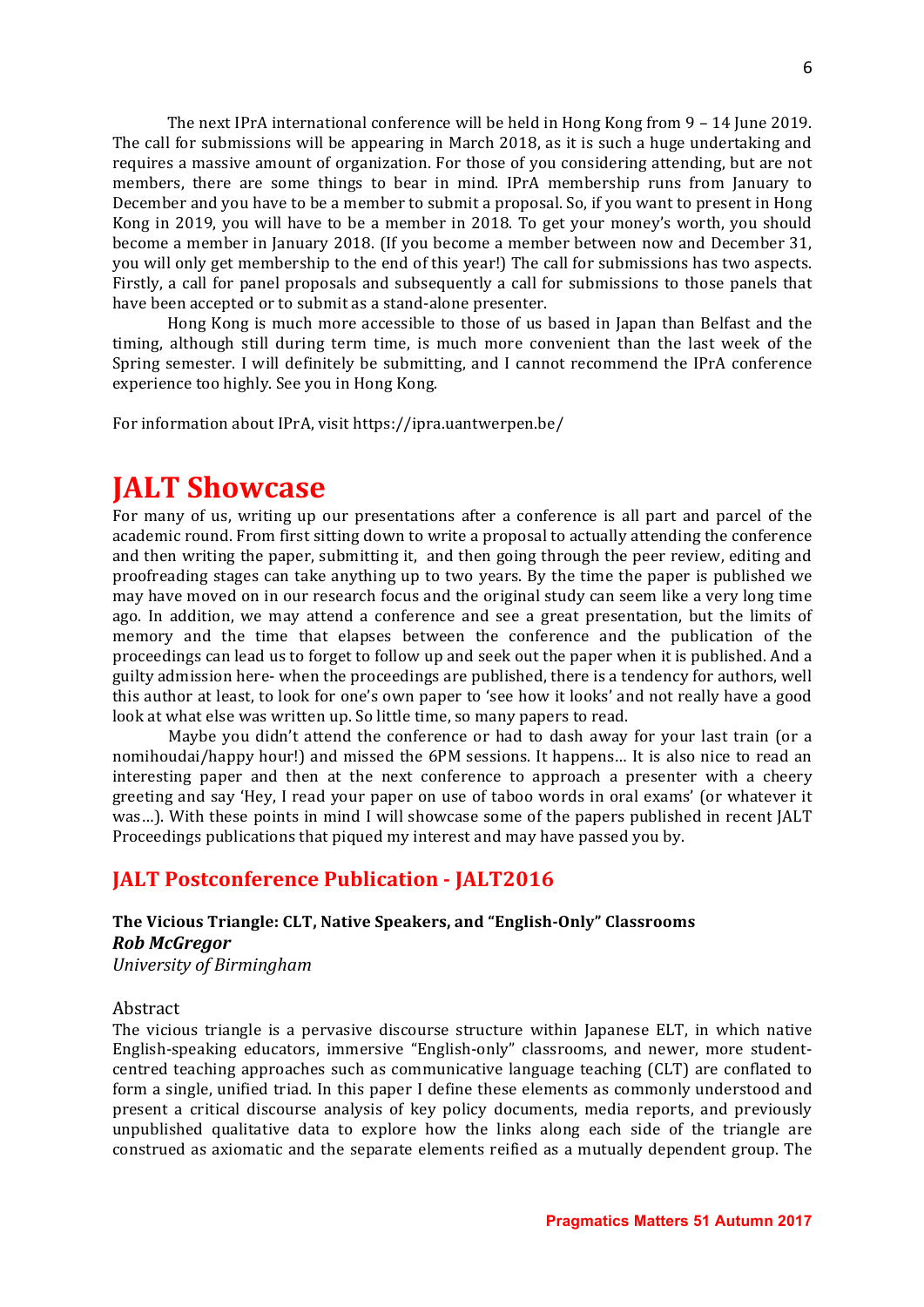vicious triangle is shown to centre on and exacerbate widespread pedagogical misunderstanding of CLT and so limit educators and damage students' learning. These impacts are highlighted and suggestions for mitigation are offered.

#### Full paper available at

http://jalt-publications.org/node/4/articles/6019-vicious-triangle-clt-native-speakers-and- %E2%80%9Cenglish-only%E2%80%9D-classrooms

#### **Discourse Markers in the Classroom** *John Campbell-Larsen Kyoto Women's University*

Abstract

Discourse markers (DMs) such as well, you know, and I mean are extremely frequent in spoken interactions (McCarthy, 2010) and are key indicators of fluency (Hasselgreen, 2004). The ability to use common DMs in a naturalistic way is a basic skill for students. However, teachers and coursebooks often neglect DMs in favor of lexis that is more traditional and grammar-based lessons, and DMs may be frowned upon and stigmatized when seen as signals of disfluency. This paper discusses the meaning(s) and usages of DMs in spoken English and suggests that attention to DMs should be a constant feature of all speaking classes. The author details practical ways in which DMs can be taught to students, including analysis of short video clips, comparison with the L1, teacher monitoring, and intervention in spontaneous student conversations.

Full Paper available at http://jalt-publications.org/node/4/articles/6043-discourse-markers-classroom

#### **Evaluating a High School Discussion Test** *Sam Berry*

*Aoyama Gakuin Senior High School*

Abstract 

This paper documents a validation of a group oral discussion test used as a classroom assessment in a high school in Japan. The test has been developed in response to Ministry of Education initiatives to promote the development of communicative abilities, including discussion skills, in compulsory high school English courses. A range of validity evidence suggests the test has promise, but has significant problems with both perceived and actual fairness. A case is made for the continued use of the discussion test, providing that further steps are taken to investigate and address the test's poor test-retest reliability.

Full paper available at

http://jalt-publications.org/node/4/articles/6078-evaluating-high-school-discussion-test

### **The 2016 PanSIG Journal: Innovations in education**

Full text available at http://pansig.org/publications/2016/2016\_PanSIG\_Journal.pdf

#### **Why Do My Bilingual Kids Never Bloody Swear?** *Michael Bradley Okinawa Christian Junior College*

Abstract

This paper considers why the elder two of the author's four (bilingual Japanese/English) children almost never imitate their father's habitual bad language. This state of affairs may well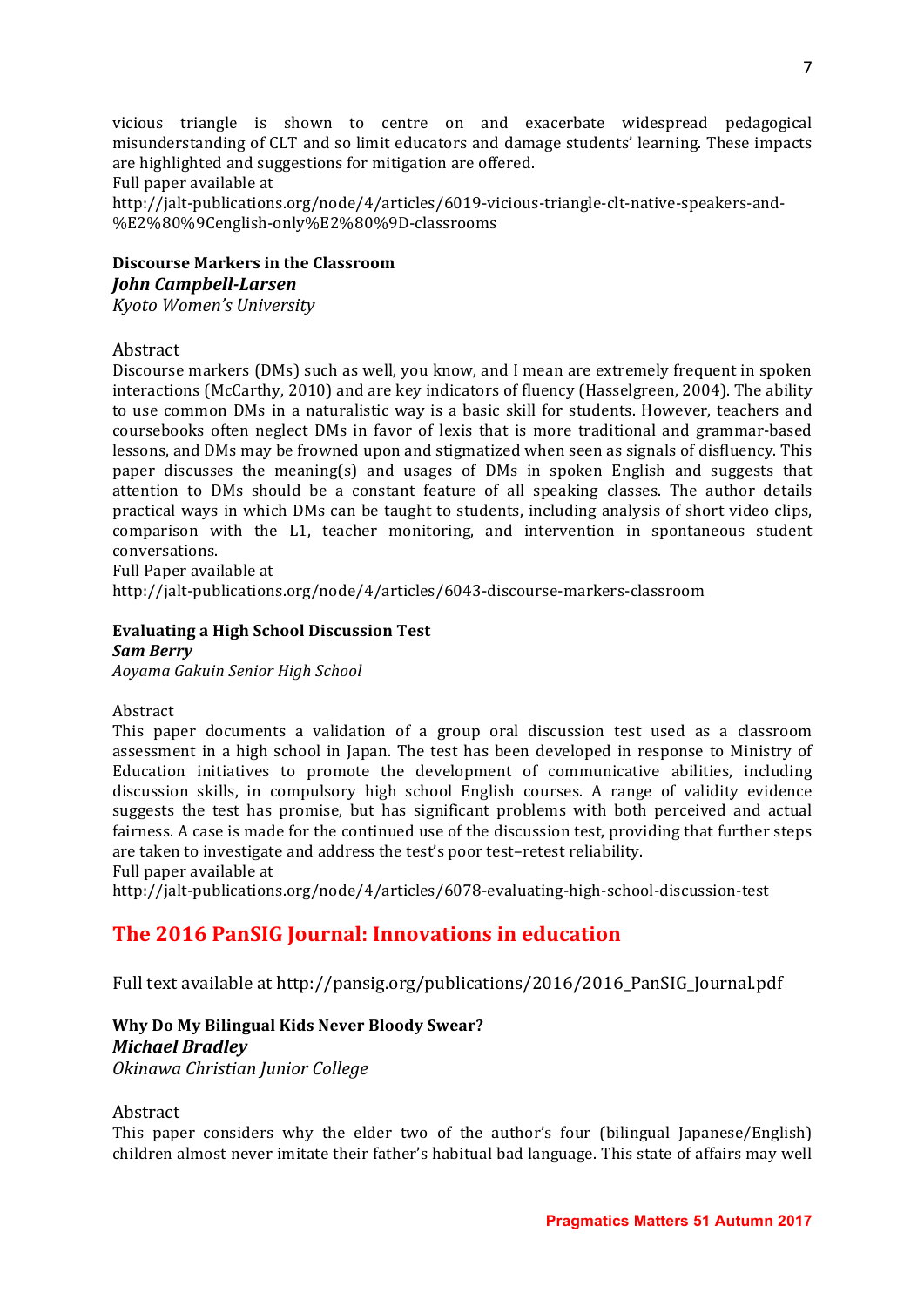contradict Krashen's theory of comprehensible input. Drawing on transcripts of conversations he recorded with the children over the course of a year and a half, the author wonders whether there has been sufficient input of swear words for the children to pick up on. He also considers the limited opportunities the children have for English output generally, the relative absence of swearing in their dominant language, and their consciousness of taboo language, as other possible factors.

#### **How Repair Becomes Noticeable**

#### *Jeffrie Butterfield*

*Kanagawa University*

#### Abstract

Previous conversation analytic research  $(e.g.,$  Butterfield, 2016) has demonstrated that repair Sequences may be one potential site in which learning occurs. However, learning may only occur if the trouble source speaker notices that their utterance has been repaired. Some researchers (e.g., Schmidt, 1990) argue that noticing is an essential condition for second language learning to occur. The present study investigates an interactional environment and linguistic resource that are conducive to making repair noticeable to the trouble source speaker. It explores the possible reasons repair does not go overlooked and also examines the ways that trouble source speakers demonstrate that they understand that their utterance has been repaired.

#### **Investigating Young Learners' L2 Pragmatic Competence in Telling Uncomfortable Truths** *Akiko Chiba*

*University of Hong Kong*

#### Abstract

L2 pragmatics knowledge is regarded as a key factor in the development of language learners' Communicative competence. Despite abundant literature in interlanguage pragmatics worldwide, past studies have primarily addressed adults, leaving young learners underrepresented. As pragmatics, or knowledge of contextual language variation, is especially difficult to master in foreign language acquisition, the onset of L2 pragmatics instruction should be investigated. In response to this lack of research in younger learners' L2 pragmatics, this study investigated English pragmatic strategies for "telling uncomfortable truths" with three elementary-age learners. The results raise the question of the suitable age for incorporating pragmatics into language programs. Furthermore, while some pragmalinguistic and sociopragmatic competence was observed, the learners failed to derive intended meanings from implicatures, suggesting an order of emergence in pragmatic development.

# **Upcoming events: Calls for papers**

In addition to the forthcoming events mentioned above there are also some other current calls for papers.

### **JALT PanSIG Conference 2018**

The JALT PanSIG annual conference will be held May 19-20 2018 at Toyo Gakuen University (Hongo), Tokyo. This conference always has a strong showing by the JALT Pragmatics SIG, so attendance is always worthwhile for professional development and some networking/ catching up with old friends/ meeting new people. Details of the conference can be found at: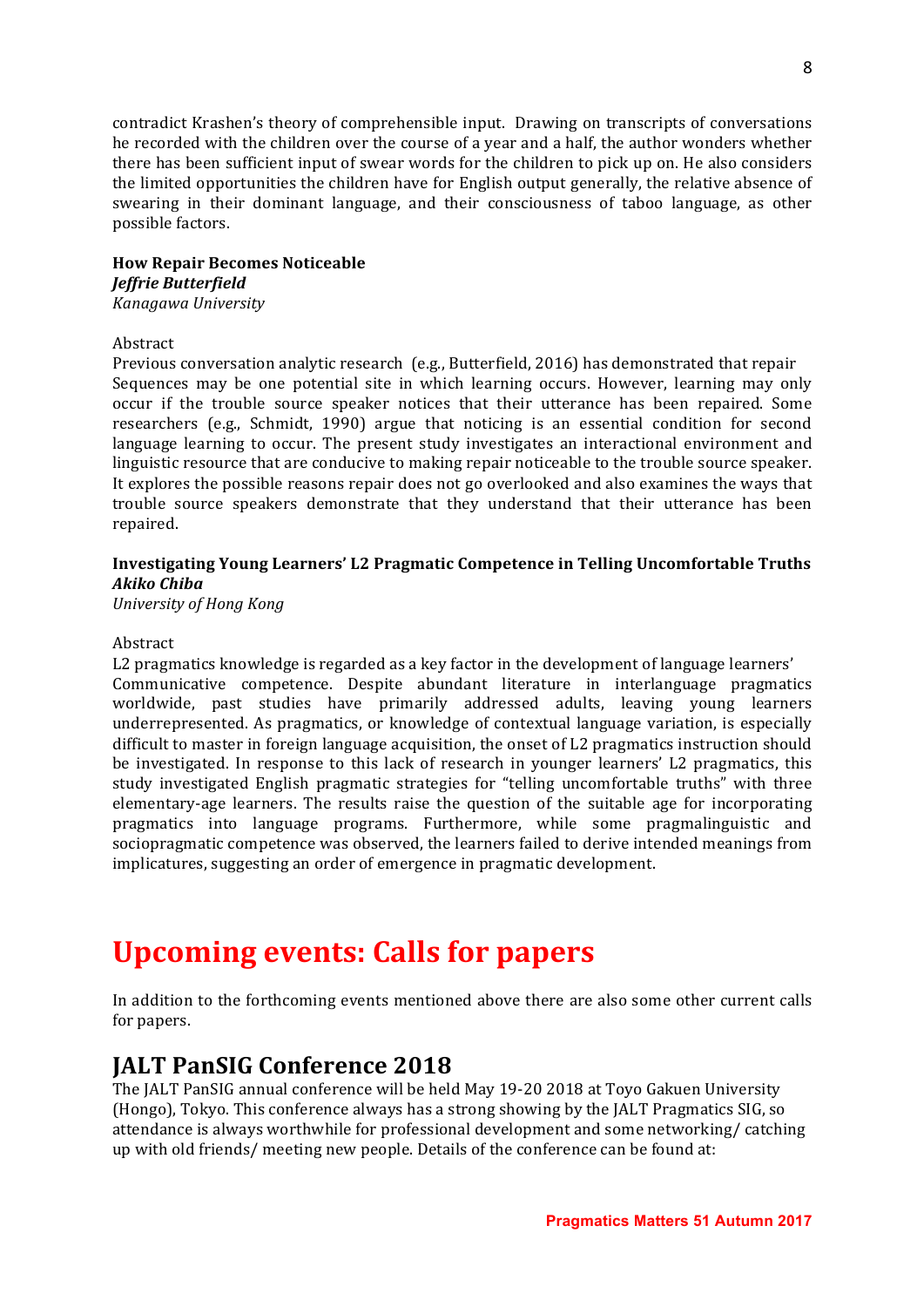http://pansig.org/ The call for papers I open until January 15th 2018 so visit the site and get your submissions in.

### **4th International Conference of the American Pragmatics Association (AMPRA) 2018**

The American Pragmatics Association will hold its 4<sup>th</sup> International Conference at the University at Albany, state University of New York, NY, USA from November 1st to 3rd, 2018. The call for papers is open until 15th February 2018. Notification of acceptance will be on March 15th, 2018. See the website at http://www.albany.edu/ampra/call-for-papers.php for details.

### **2nd CAN-Asia Symposium on L2 Interaction**

The second CAN-Asia symposium on L2 interaction will be held at Kyoto Women's University, Kyoto, Japan on 26 and 27 May, 2018. The call for papers is open until January 15, 2018. Full details available at: http://tim792.wixsite.com/can-asia/call-for-papers

# **Conference Calendar**

The call for papers for the following conferences is now closed, but for those of you with time and remaining budget the following conferences are upcoming.

### **38th Thailand TESOL International Conference, January 26, 2018 - January 27,**

2018. Chiang Mai, Thailand. Full details at http://www.thailandtesol.org/event/38th-thailandtesol-international-conference/

### **14th Annual CAMTESOL Conference on English Language Teaching,**

February 10 - February 11, 2018. Phnom Penh, Cambodia. Full details at https://camtesol.org/

### **American Association for Applied Linguistics (AAAL)Conference** March

24 - March 27, 2018. Chicago Illinois, USA. Full details at http://www.aaal.org/page/Conference2018

### **TESOL 2018 International Conversation and English Language Expo**

March 27 -March 30, 2018. Chicago, Illinois, USA. Full details at http://www.tesol.org/convention-2018/register

As always, anyone who attends these or any other events, please consider writing up a conference review. Similarly, anything else you feel may be of interest to our readership such as research results, book or article reviews, news of upcoming events in your area, opinion pieces or ideas for classroom activities please let me know at the address below. That's all for now.

Contact details: John Campbell-Larsen joncamlar@hotmail.com

# Pragmatics SIG Committee Members

Coordinator Donna Fujimoto